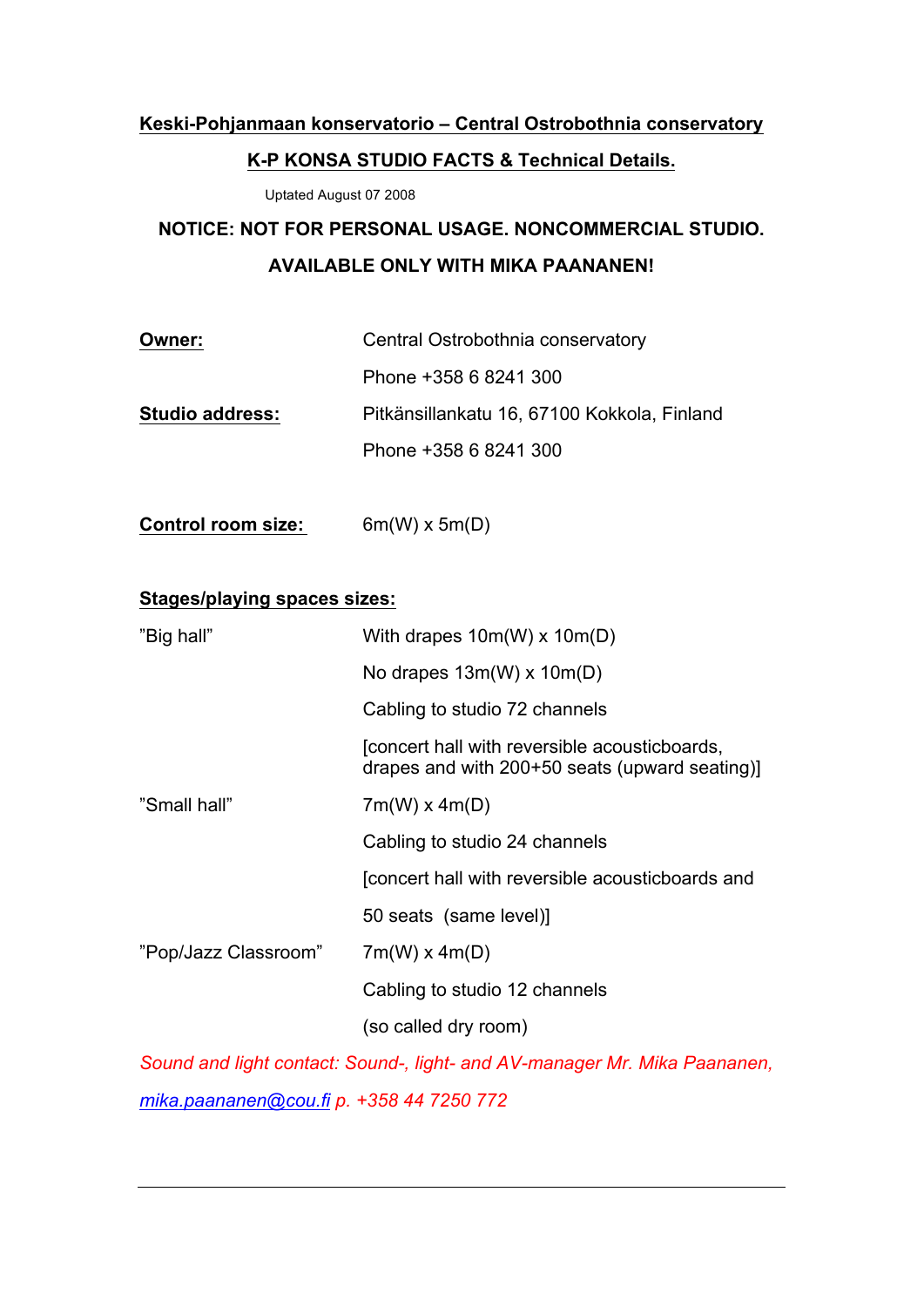### **Studio:**

### Mixing console and sound control:

- 1 pc Yamaha DM1000 V2 mixing console/protools controller
- 2 pc Focusrite Platinium Octopre LE (Preamplifier)
- 1 pc SPL Goldmike vacuum tube Preamplifier
- 2 pcs Genelec 1030A Bi-amplified monitoring system
- 1 pc Genelec 7060A Active subwoofer
- 1 pc Presonus HP60 Headphone amplifier
- 1 pc Fostex PH-5 Headphone amplifier
- 4 pcs Beyerdynamic DT 250 Headphones
- 3 pcs Sennheiser 440 II Headphones

#### Computer and software:

- 1 pc Macintosh 2 x 2.66 GHz Dual-Core Intel XEON Mac Pro (memory3GB)
- 2 pcs Maxtor Iomega Firefire Hard drives (500GB)
- 1 pc Lacie Firewire Hard drive (1000GB)
- 1 pc Avid ProTools 9 HD
- 1 pc Avid HD I/O 16 analog
- 1 pc Digidesign 192 DIGITAL
- 1 pc Waves Platinium plug-ins pack + many others

#### Players:

Philips CDR-765 CD-Recorder

Grundig DAT-9009 DAT-Recorder

Sony RDR-GX700 DVD-Recorder